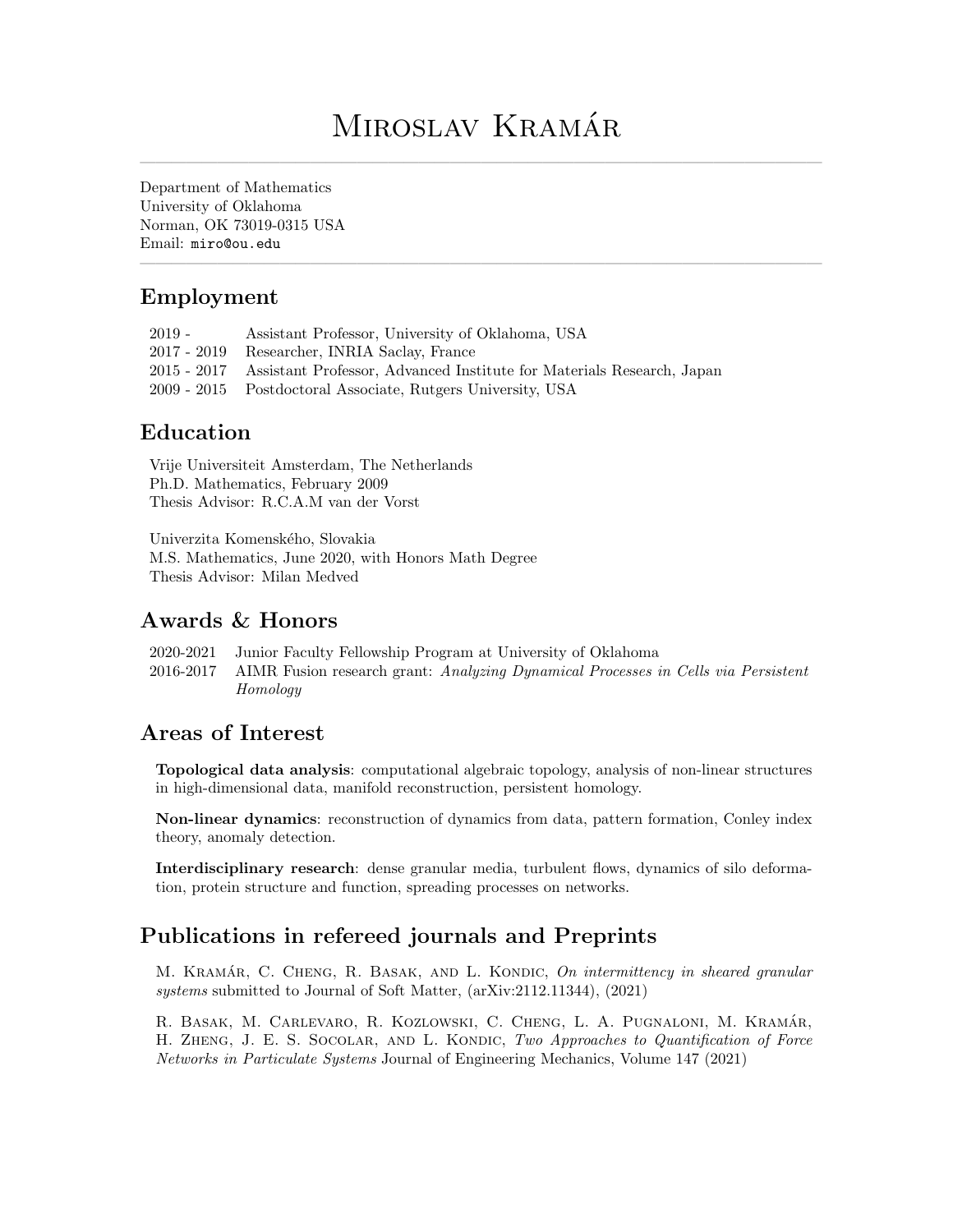R. SERGAZINOV AND M. KRAMÁR, Machine learning approach to force reconstruction in photoelastic materials, Machine Learning: Science and Technology, Volume 2 (2021).

M. KRAMÁR, L. KOVALCINOVA, L. KONDIC AND K. MISCHAIKOW, Quantitative measure of memory loss in complex spatio-temporal systems, Chaos: An Interdisciplinary Journal of Nonlinear Science, Volume 31 (2021).

S. HARKER, M. KRAMÁR, R. LEVANGER AND K. MISCHAIKOW, A comparison framework for interleaved persistence modules, Journal of Applied and Computational Topology, Volume 3 (2019).

C. COLONNELLO AND M. KRAMÁR, Dynamics of silo deformation under granular discharge, Physical Review E, Volume 98 (2018).

J.A. Dijksman, L. Kovalcinova, J. Ren, R.P. Behringer, M. Kramar, K. Mischaikow and L. Kondic, Characterizing granular networks using topological metrics, Physical Review E, Volume 97 (2018).

L. KONDIC, M. KRAMÁR, L. KOVALČINOVÁ AND K. MISCHAIKOW, Evolution of force networks in dense granular matter close to jamming, Powders & Grains (2017).

J. JAQUETTE AND M. KRAMAR, On  $\epsilon$ -approximations of persistence diagrams, Mathematics of Computation, Volume 86 (2017).

M. KRAMÁR, R. LEVANGER, J. TITHOF, B. SURI, M. XU, M. PAUL, M.F. SCHATZ AND K. MISCHAIKOW, Analysis of Kolmogorov flow and Rayleigh-Bénard convection using persistent homology, Physica D, Volume 334 (2016).

L. KONDIC, M. KRAMÁR, L.A. PUGNALONI, C.M. CARLEVARO AND K. MISCHAIKOW, Structure of force networks in tapped particulate systems of disks and pentagons. II. Persistence analysis, Physical Review E, Volume 93 (2016).

L.A. PUGNALONI, C.M. CARLEVARO, M. KRAMÁR, K. MISCHAIKOW AND L. KONDIC, Structure of force networks in tapped particulate systems of disks and pentagons. I. Clusters and loops, Physical Review E, Volume 93 (2016).

D. Taylor, F. Klimm, H.A. Harrington, M. Kramar, K Mischaikow, M.A. Porter and P.J. Mucha, Topological data analysis of contagion maps for examining spreading processes on networks, Nature Communications, Volume 6 (2015).

M. KRAMAR, A. GOULLET, L. KONDIC AND K. MISCHAIKOW, Evolution of force networks in dense particulate media, Physical Review E, Volume 90 (2014).

M. Gameiro, Y. Hiraoka, S. Izumi, M. Kramar, K. Mischaikow and V. Nanda, A topological measurement of protein compressibility, Japan Journal of Industrial and Applied Mathematics, Volume 32 (2014).

M. KRAMAR, A. GOULLET, L. KONDIC AND K. MISCHAIKOW, Quantifying force networks in particulate systems, Physica D, Volume 283 (2014).

M. KRAMAR, A. GOULLET, L. KONDIC AND K. MISCHAIKOW, Persistence of force networks in compressed granular media, Physical Review E, Volume 87 (2013).

L. Kondic, A. Goullet, C. S. O'Hern, M. Kramar, K. Mischaikow and R.P. Behringer Topology of force networks in compressed granular media, Europhysics Letters, Volume 97 (2012).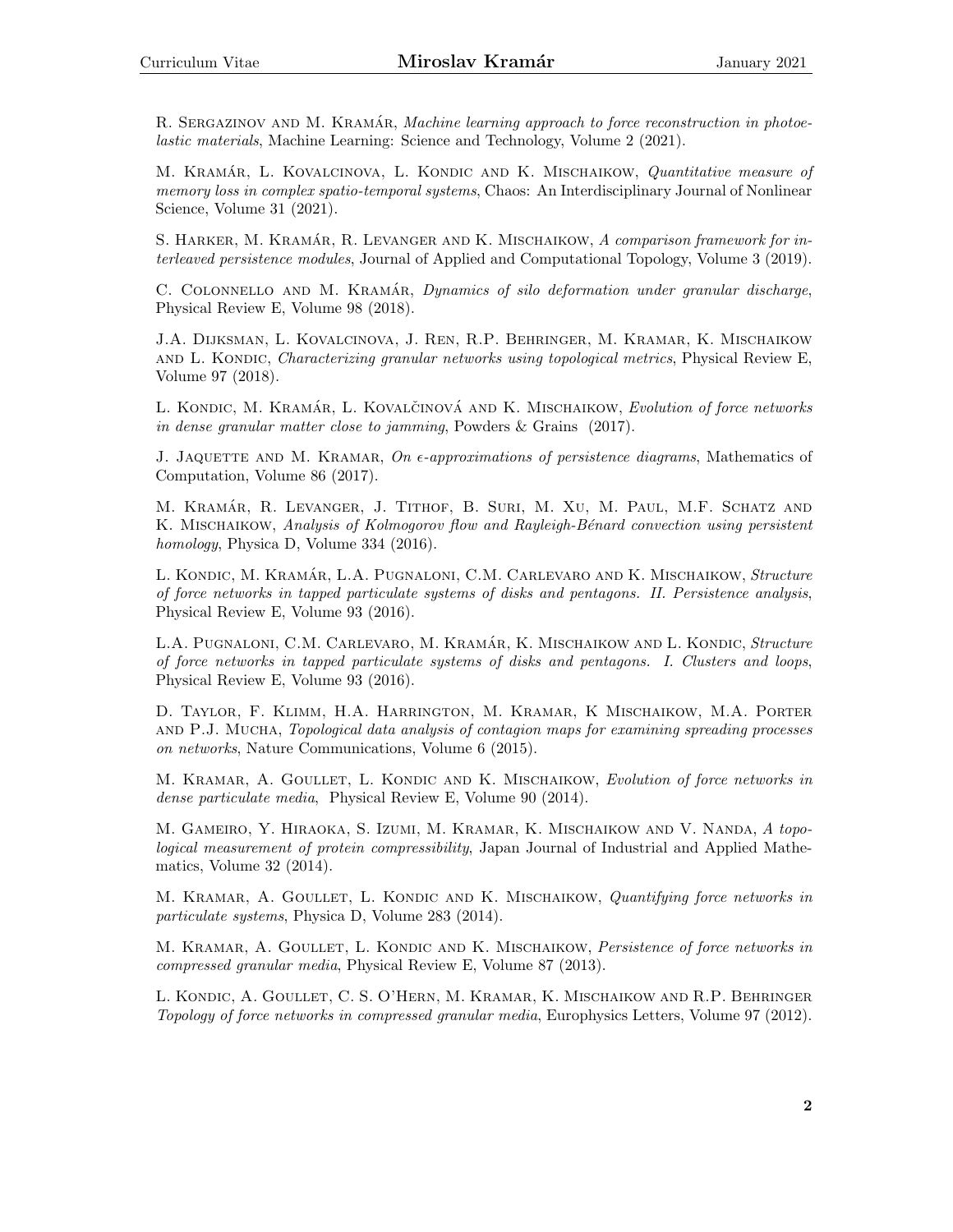J.B. VAN DEN BERG, M. KRAMAR, R.C.A.M. VANDERVORST, Oscillatory solutions of fourth order conservative systems via the Conley index, Journal of Differential Equations, Volume 252 (2012).

J.B. VAN DEN BERG, M. KRAMAR, R.C.A.M. VANDERVORST, The order of bifurcation points in fourth order conservative systems via braids, SIAM Journal on Applied Dynamical Systems, Volume 10 (2011).

M. KRAMÁR, Generic and stability properties of reciprocal and pseudogradient vector fields, Mathematica Slovaca, Volume 54 (2004).

### Academic and Teaching Experience

#### Summer and Winter schools

| 2018 | The Complex Math of the Real World,                                                                    |
|------|--------------------------------------------------------------------------------------------------------|
|      | Israel Institute of Technology, Haifa, Israel.                                                         |
| 2016 | Dalian Winter School on Computational Topology.                                                        |
|      | Dalian University of Technology, Dalian, China.                                                        |
|      | 2016 CNU-International Workshop on Industrial Mathematics,                                             |
|      | $\mathbf{r}$ , $\mathbf{r}$ , $\mathbf{r}$ , $\mathbf{r}$ , $\mathbf{r}$ , $\mathbf{r}$ , $\mathbf{r}$ |

Chungnam National University, Daejeon, South Korea. 2016 A3 Foresight Winter School,

Tohoku University, Sendai, Japan.

2014 Mathematical and Statistical Analysis of Big Data, Wits University, Johannesburg, South Africa.

#### TheUniversity of Oklahoma

| $2021$ Fall | Topics in Topology (Introduction to Topological Data Analysis) |
|-------------|----------------------------------------------------------------|
| $2021$ Fall | Introduction to Partial Differential Equations                 |
| 2021 Spring | Applied Numerical Methods                                      |
| 2021 Spring | Calculus and Analytical Geometry III                           |
| 2020 Fall   | Calculus and Analytical Geometry III                           |
| 2020 Fall   | Introduction to Partial Differential Equations                 |
| 2020 Spring | Calculus and Analytical Geometry III                           |
| 2019 Fall   | Calculus and Analytical Geometry II                            |

Rutgers University

| $2015$ Spring | Advanced calculus for engineers.                    |
|---------------|-----------------------------------------------------|
| $2014$ Fall   | Stochastic models in operations research.           |
| 2014 Spring   | Introduction to mathematical reasoning.             |
| $2013$ Fall   | Introduction to mathematical reasoning.             |
| 2013 Spring   | Differential equations for engineering and physics. |
| $2012$ Fall   | Introduction to mathematical reasoning.             |
| 2012 Spring   | Differential equations for engineering and physics. |
| $2011$ Fall   | Elementary differential equations.                  |
| 2011 Spring   | Elementary differential equations.                  |
| $2010$ Fall   | Elementary differential equations.                  |
| 2010 Spring   | Elementary differential equations.                  |
| $2009$ Fall   | Differential equations for engineering and physics. |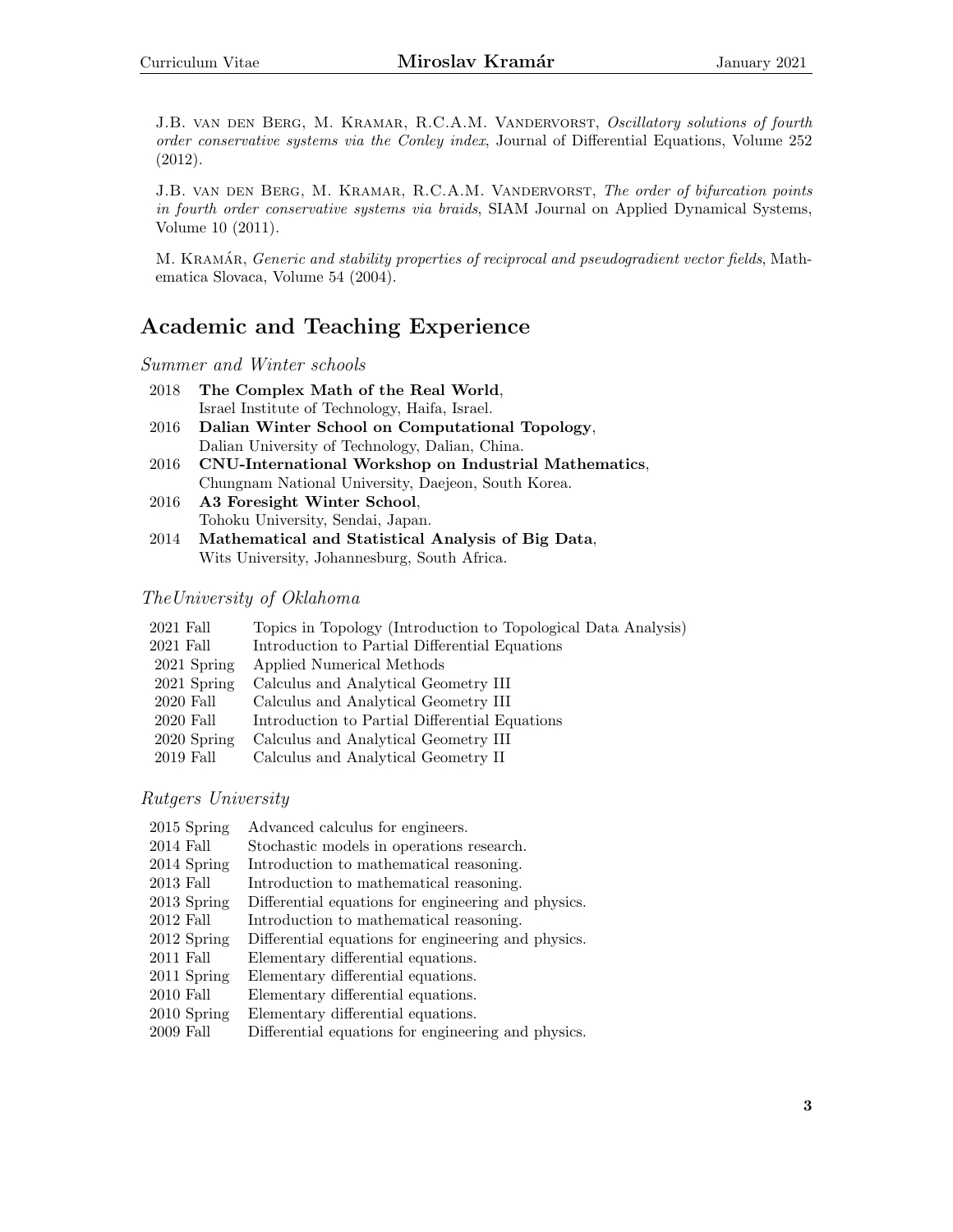#### Vrije Universiteit Amsterdam

2007 Fall Partial differential equations. 2005 Fall Calculus II.

#### Univerzita Komenského

| 2004 Fall   | Differential equations.                            |
|-------------|----------------------------------------------------|
| 2004 Spring | Mathematical analysis III.                         |
| 2003 Fall   | Mathematical analysis II.                          |
| 2003 Spring | Mathematical analysis III, Differential equations. |
| 2002 Fall   | Mathematical analysis II.                          |

# Service to the profession

#### Referee

Physics of Fluids Journal of Mathematical Biology PhysicaD: Nonlinear Phenomena SIAM Journal on Mathematics of Data Science FoCM SOSG Mathematica Slovaca

#### Conference organizer

| 2017 | TDART 2017 (Topological Data Analysis and Related Topics),      |
|------|-----------------------------------------------------------------|
|      | Sendai, Japan.                                                  |
|      | 2015 AMS special session at Fall Eastern AMS Sectional Meeting, |

New Brunswick, USA. 2013 Special session at Canadian applied and industrial Mathematics society meeting, Quebec, Canada.

### Service to the department

Seminar organizer/founder

|  |  | $2017 - 2019$ | DataShape seminar, |  |
|--|--|---------------|--------------------|--|
|--|--|---------------|--------------------|--|

INRIA Saclay, France. 2015 - 2017 Applied Math Seminar, Advanced Institute for Materials Research, Sendai, Japan.